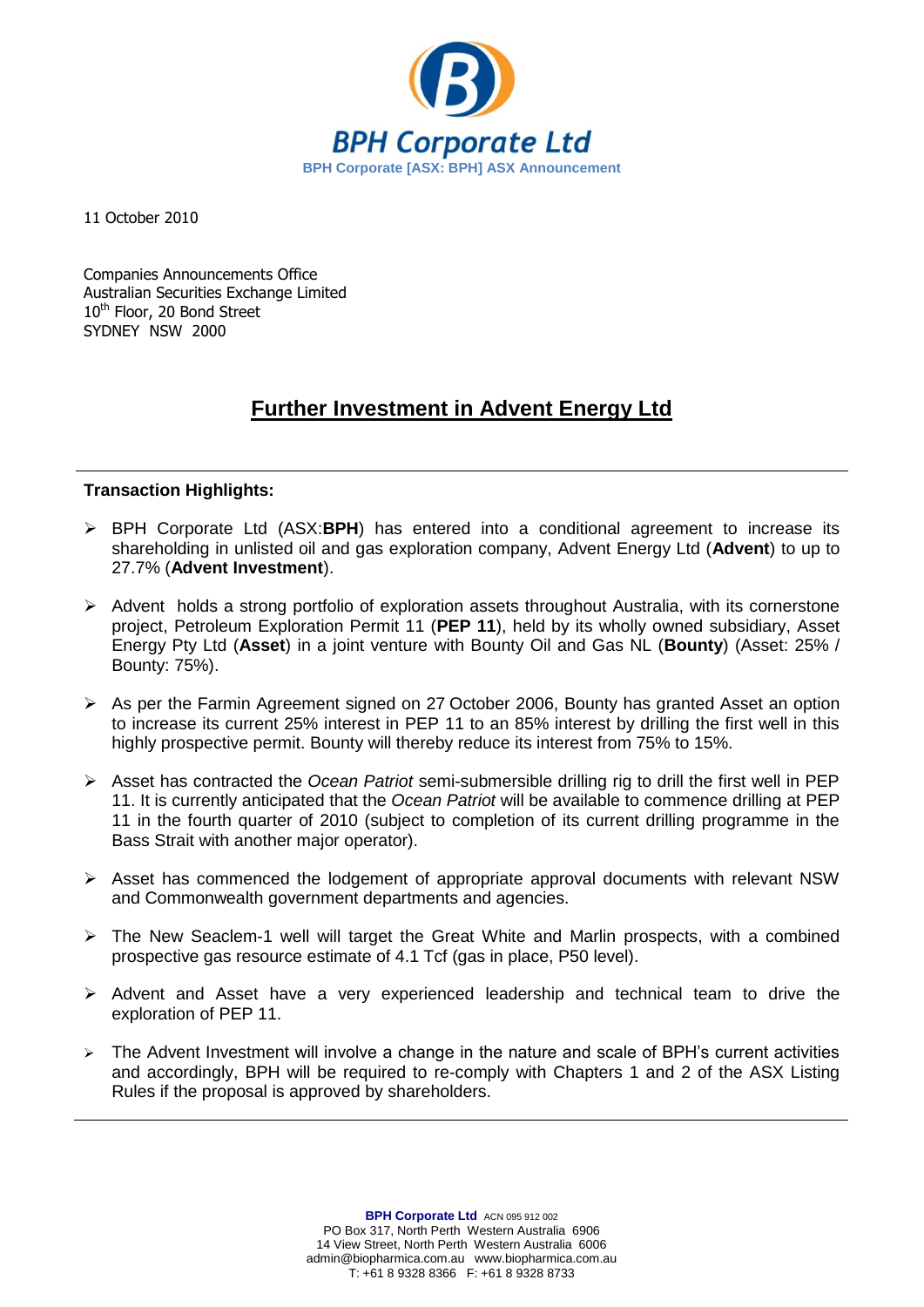

### **Overview**

#### **Advent Investment, Consolidation of Capital and Capital Raising**

BPH Corporate Ltd [ASX: BPH] (**Company** or **BPH**) is pleased to announce that it has entered into a conditional agreement to subscribe for up to 12 million ordinary, fully paid shares in unlisted oil and gas exploration company, Advent Energy Ltd (**Advent**), thereby increasing its investment in Advent to up to 27.7% (**Advent Investment**). The issue price under the Advent Investment will be determined by the Advent bookbuild currently being conducted by Pareto Securities AS (**Bookbuild**), but in any event not less than the lowest price under the Bookbuild.

#### **PEP 11**

Advent's cornerstone project, Petroleum Exploration Permit 11 (**PEP 11**), held by its wholly owned subsidiary, Asset Energy Pty Ltd (**Asset**) in a joint venture with Bounty Oil and Gas NL (**Bounty**) (Asset 25% / Bounty 75%).

As per the Farmin Agreement signed on 27 October 2006, Bounty has granted Asset an option to increase its current 25% interest in PEP 11 to an 85% interest by drilling the first well in this highly prospective permit. Bounty will thereby reduce its interest from 75% to 15%. Asset has contracted the *Ocean Patriot* semi-submersible drilling rig to drill the first well in PEP 11. The *Ocean Patriot* is due to drill two wells in Bass Strait, offshore Victoria for another major operator prior to commencing work for Asset at PEP 11. The exact timing of that two well program is to be determined and it is currently anticipated that the rig will be available to commence drilling at PEP 11 in the fourth quarter of 2010.

The offshore Sydney Basin is a petroleum basin situated along the heavily populated and industrialised central coast of New South Wales. No drilling has taken place in the Offshore Sydney Basin, despite a number of wells drilled in the adjacent Onshore Sydney Basin which have flowed gas or encountered oil shows.

#### **Change in Nature and Scale – Chapter 11 of the ASX Listing Rules**

The Advent Investment will involve a change in the nature and scale of BPH's current activities under Chapter 11 of the ASX Listing Rules from a biotechnology company to an alternative investment company (with a focus on investment in the resources sector). It is not proposed that BPH will become an "investment entity" for the purposes of the ASX Listing Rules. While BPH will make some passive investments or increase its existing passive investments (such as its investment in Advent), it also intends, where appropriate, to retain management control and board representation in relation to its existing investments.

BPH will therefore be required to re-comply with Chapters 1 and 2 of the ASX Listing Rules (**Re-compliance**) if the Advent Investment is approved by shareholders. BPH shareholders will receive a notice of meeting in due course outlining the resolutions that will sought at the general meeting to consider the Advent Investment.

In connection with the Advent Investment and Re-compliance BPH intends, subject to shareholder approval:

- to undertake a consolidation of its capital (**Consolidation**): and
- to raise \$10 million before costs by issuing ordinary, fully paid BPH shares under a prospectus at an issue price of \$0.20 per BPH share, with oversubscriptions of up to a further \$10 million (**Capital Raising**). This new working capital, in addition to BPH's existing cash balance of \$4.3 million, will be used to assist Advent in drilling the first well of PEP 11 and for general working capital purposes.

Additional funding may be required for any testing programs from the drilling of the exploration well and future appraisal of PEP 11.

## **Advent's Oil and Gas Assets**

#### **PEP 11 - Offshore Sydney Basin**

Advent's cornerstone project, PEP 11, is located in the Offshore Sydney Basin. It is 200km long, with an area of 8,250  $km<sup>2</sup>$ .

The Offshore Sydney Basin is a petroleum basin situated along the heavily populated and industrialised central coast of New South Wales. No drilling has taken place in the Offshore Sydney Basin, despite a number of wells drilled in the adjacent Onshore Sydney Basin which have flowed gas or encountered oil shows.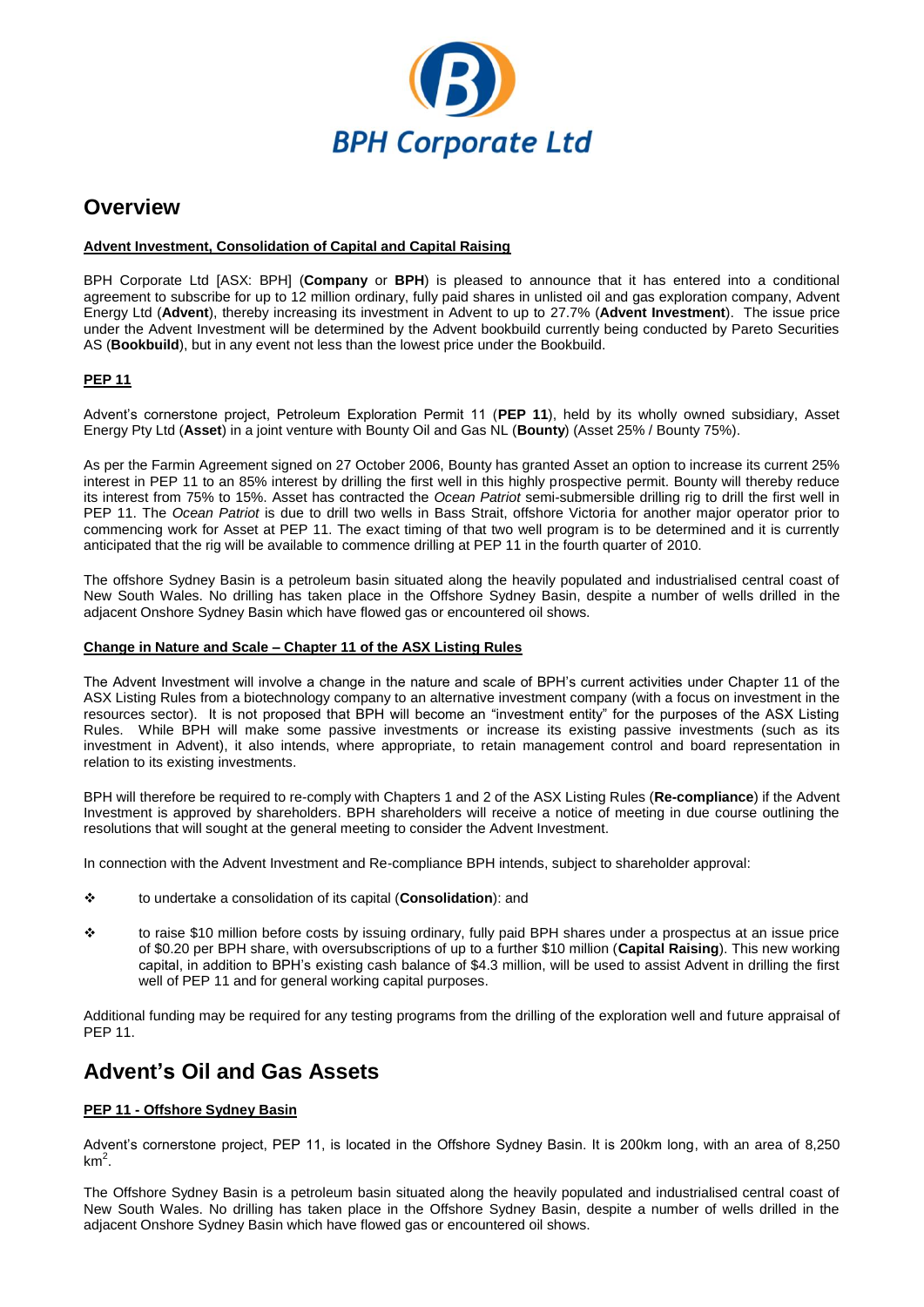

The Offshore Sydney Basin is a significant exploration area with large scale structuring adjacent to the coastline from Wollongong to Newcastle (offshore NSW).

Following reviews by Tanvinh Resources Pty Limited of recently reprocessed seismic data (as announced on [5 July 2010], estimates of the prospective recoverable resources comprised in PEP 11 prospects and leads have recently increased to 13.2 Tcf (P50 or "best estimate" level) of natural gas. Furthermore, analysis of site survey data over the Great White and Marlin prospects concluded that the geological sequence associated with these prospects is "likely" to contain zone(s) of gas.



**Figure 1** Schematic of offshore prospects and leads of PEP 11

The prospectivity of this petroleum basin has been further enhanced by the confirmation of the presence of apparent ongoing hydrocarbon seeps. Sub-bottom profile data, swath bathymetry, seismic and echosounder data collected by Geoscience Australia along the continental slope / permit margin has demonstrated active erosional features in conjunction with geophysical indications of gas escape.

Furthermore, in reviews of its exploration data for the PEP 11 project, Advent has interpreted significant new seismically indicated gas features.

Evaluation of the reprocessed seismic data for Direct Hydrocarbon Indicators (**DHI**) has revealed evidence of Flat Spots, Hydrocarbon Related Diagenetic Zones, and anomalous Amplitude Versus Offset features. These potential DHI have been observed coincident with key targets and increase the confidence for the first exploration well.

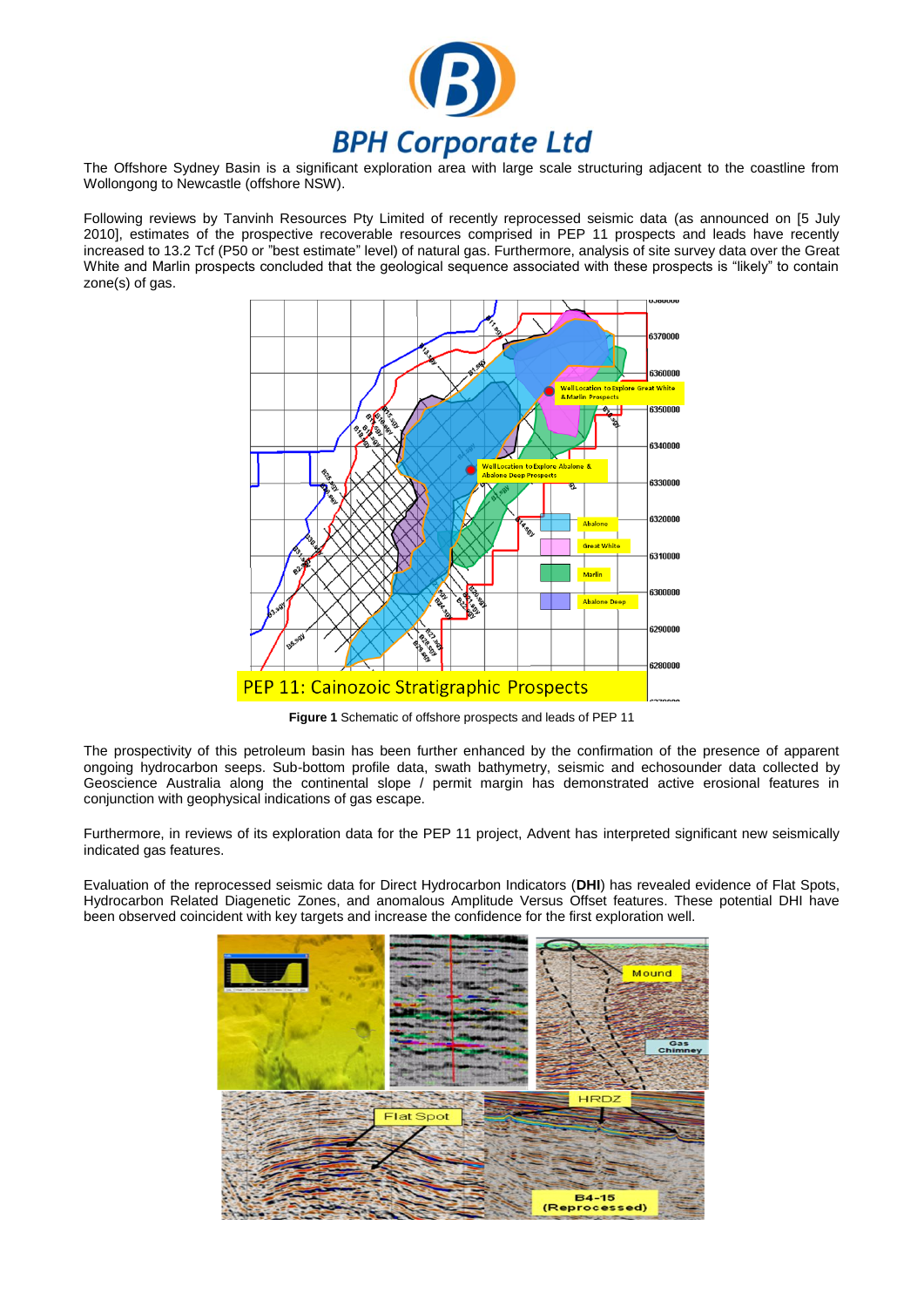

Mapped prospects and leads within the Offshore Sydney Basin are generally located less than 50km from Australia's largest energy market, the Sydney-Wollongong-Newcastle greater metropolitan area. This area has a population of approximately 5 million people. Traditionally, all natural gas used in New South Wales has been piped in from South Australia and the Bass Strait. However, studies by the Australian Bureau of Agricultural and Resource Economics and the

Australian Petroleum Production and Exploration Association state that those sources may not be able to meet the demand for gas in the medium to longer term.

Although there have been over a thousand wells drilled in offshore Australia, no exploration drilling has ever taken place in the Offshore Sydney Basin.

Advent has contracted the *Ocean Patriot* semi-submersible drilling rig to drill the first well in PEP 11. It is currently anticipated that the rig will be available in the fourth quarter of 2010.



**Figure 3**: *Ocean Patriot* semi submersible drilling rig

Advent has commenced the lodgement of appropriate approval documents with relevant NSW and Commonwealth government departments and agencies.

The New Seaclem-1 well will target the Great White and Marlin prospects, with a combined prospective gas resource estimate of 4.1 Tcf (gas in place, P50 level).

#### **Exmouth Sub-Basin Region of the Carnarvon Basin**

Advent holds an 8.3% interest (Permit Operator: Strike Energy Ltd) in a shallow, near shore permit in the Exmouth sub-Basin region of the Carnarvon Basin, which contains the undeveloped Rivoli Gas Field discovery.

As announced by Strike Energy on 17 April 2008, the Rivoli Joint Venture is considering a proposal to develop the Rivoli Gas Field to supply gas to nearby infrastructure at Exmouth, Western Australia.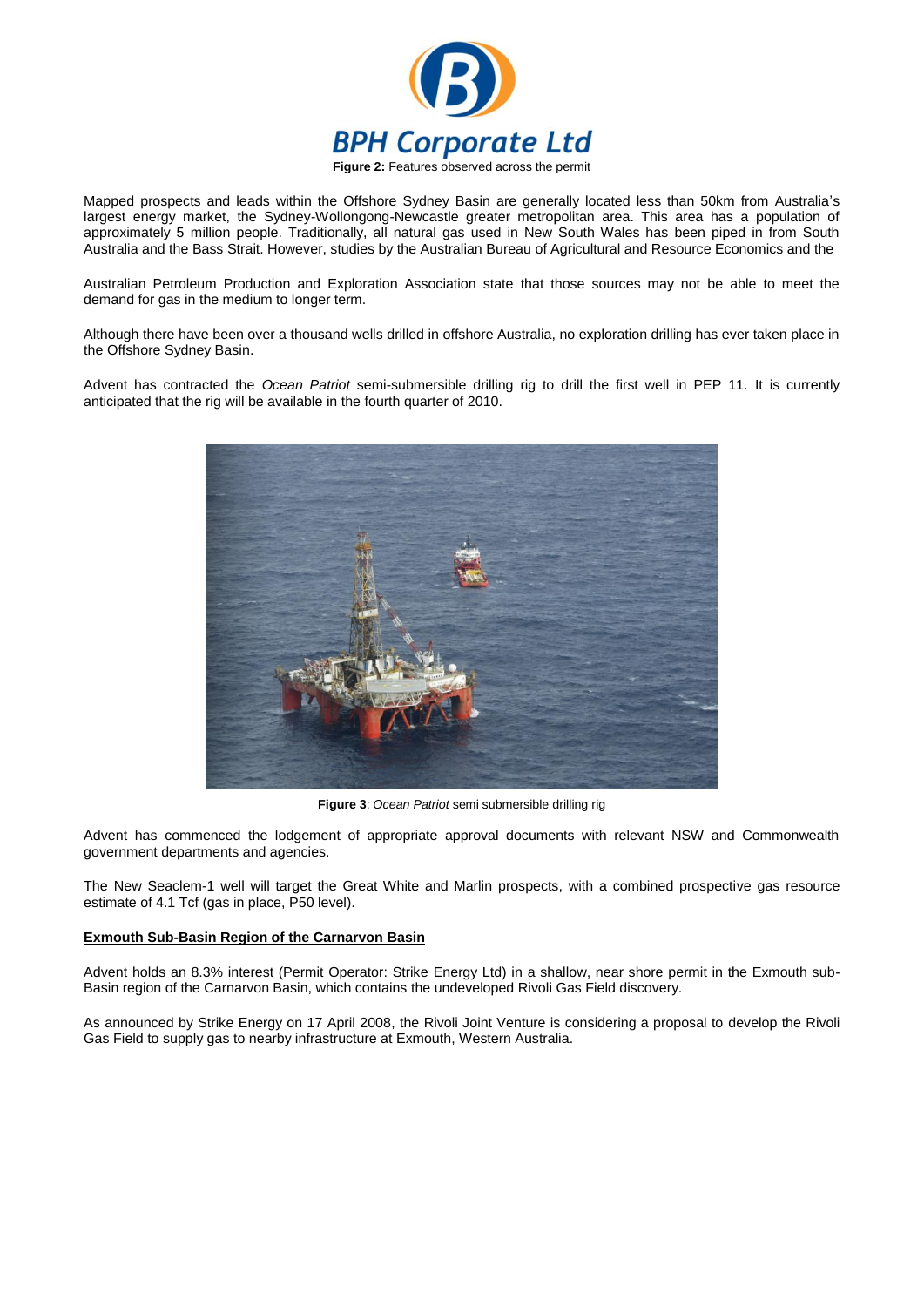

**Figure 4:** Schematic location map of EP 325

#### **Onshore Bonaparte Basin**

Advent holds EP 386 and RL 1 in the onshore Bonaparte Basin in Northern Australia. The Bonaparte Basin is a hydrocarbon-bearing sedimentary basin straddling the border between the Northern Territory (NT) and Western Australia (WA). Most of the basin is located offshore, covering 250,000 km<sup>2</sup>, compared to just over 20,000 km<sup>2</sup> onshore.

Advent holds 100% of Exploration Permit EP 386 (4,760 km<sup>2</sup> in area) which covers the entire Western Australian section of the onshore Bonaparte Basin. Since 1960 twelve wells have been drilled in or near EP 386 and only sixteen in the whole of the onshore basin. Although no commercial fields have yet been discovered, six exploration wells are classified as gas discoveries. The tenements contain five sub-commercial gas fields. The main exploration target has been sandstone within a late Devonian-early Carboniferous sequence. This thick marine shale dominated sequence is interpreted to be the main source rock sequence for the greater Bonaparte Basin, including the offshore portion where gas resources have been identified.

Three modest gas discoveries have been made along the western edge of the onshore Bonaparte basin, in an area characterised by a structural-stratigraphic trapping and active migration known as the Waggon Creek Embayment. In EP 386 the three main discoveries made so far, Vienta, Waggon Creek and Bonaparte, contain possible recoverable gas resources of 8 Bcf, 12 Bcf and 4 Bcf, respectively.

In the NT, Advent holds 100% of Retention Lease RL-1 (166 km<sup>2</sup> in area), which covers the Weaber Gas Field and two related prospects, Weaber North and Weaber Southwest. The Weaber Gas Field was discovered in 1985 but has not been brought into production. Geoscience Australia has estimated that the Weaber field contains 4.3 million barrels of oil equivalent.

Advent is highly encouraged by independent consultants Tanvinh Resources' review of well completion reports and drill stem testing data from the EP386 and RL1 wells that suggests that stratigraphic traps are present associated with the existing discoveries.

As a result of this review, Advent has initiated a multi-phased study to address methods of minimising formation damage and significantly improve gas flow rates. Advent is highly encouraged by this new review that enhances the near-term development potential of this excellent hydrocarbon asset.

EP386 is currently the subject of a renewal application with the Western Australian Department of Mines and Petroleum.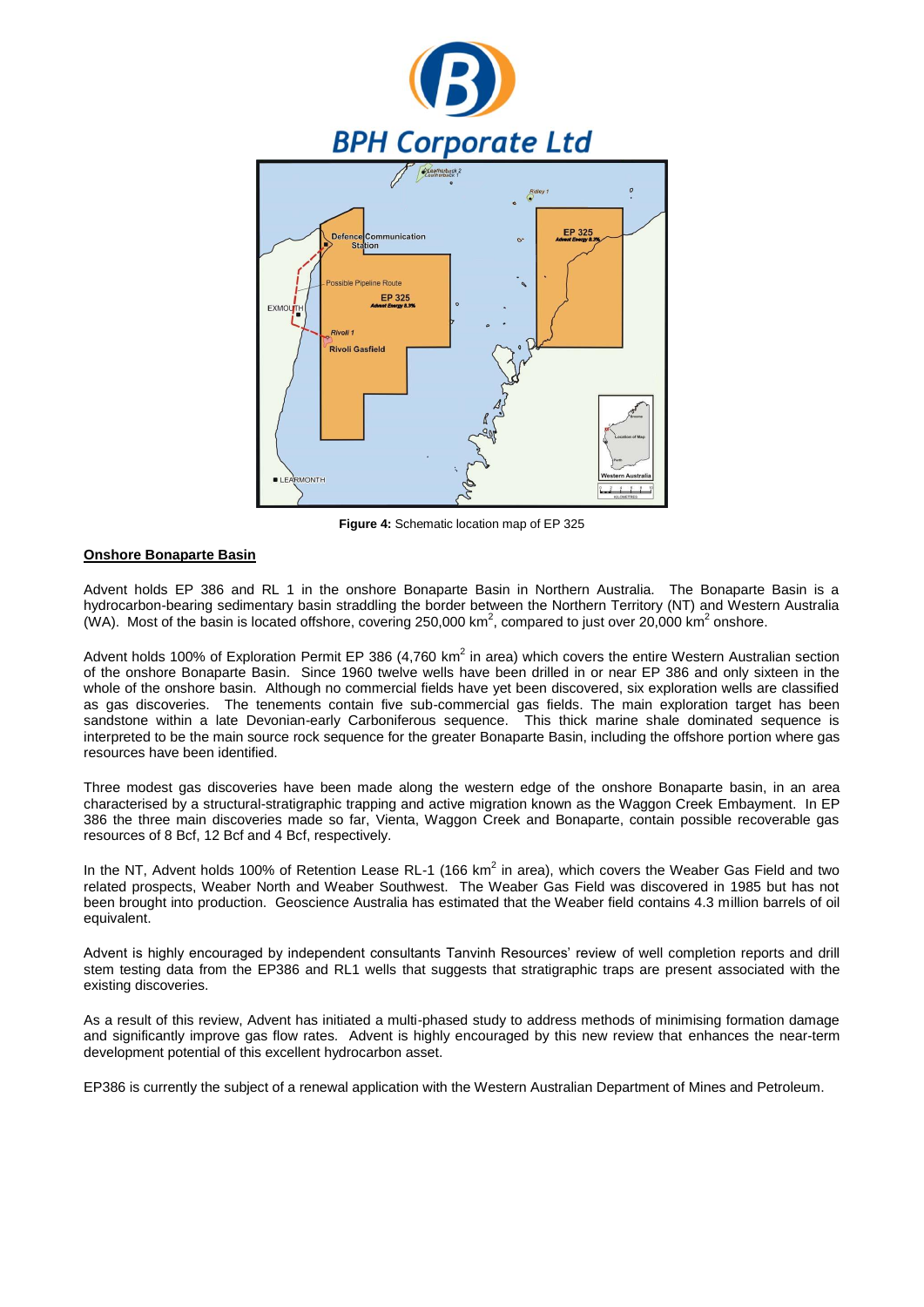

**Figure 5**: Location of EP386 and RL 1

#### **Central Petroleum**

Advent holds approximately 1% of ASX-listed Australian onshore hydrocarbon explorer, Central Petroleum Ltd (**Central Petroleum**) (ASX: CTP).

Central Petroleum is actively exploring in its exploration tenements that cover approximately 250,000 $km^2$  of central Australia.

# **BPH Corporate's Existing Assets**

BPH's existing biotechnology investments include its:

- 3.89% interest in Cortical Dynamics Ltd;
- 20% interest in Molecular Discovery Systems Ltd;
- 51.82% interest in Diagnostic Array Systems Pty Ltd; and
- its interest in the SERS project.

#### **Cortical Dynamics**

Cortical Dynamics is working with BPH Corporate and Swinburne University of Technology to develop and commercialise a unique depth of anaesthesia monitoring system for use during major surgery.

The core technology is based on real time analysis of the patient's electroencephalograph using a proprietary algorithm based on a mathematically and physiologically detailed understanding of the brain's rhythmic electrical activity.

The Cortical Dynamics team, lead by Professor David Liley, has recently finished analysing a comprehensive data set from Europe using the Brain Anaesthesia Response (**BAR)** methodology and have completed the results for publication. The team has also successfully completed an NHMRC grant, which has significantly improved the ability of the BAR monitor to detect a wide range of anaesthetic drug effects. This concludes the most important component of the system development and integration of the BAR monitor. Current calibration trials are underway.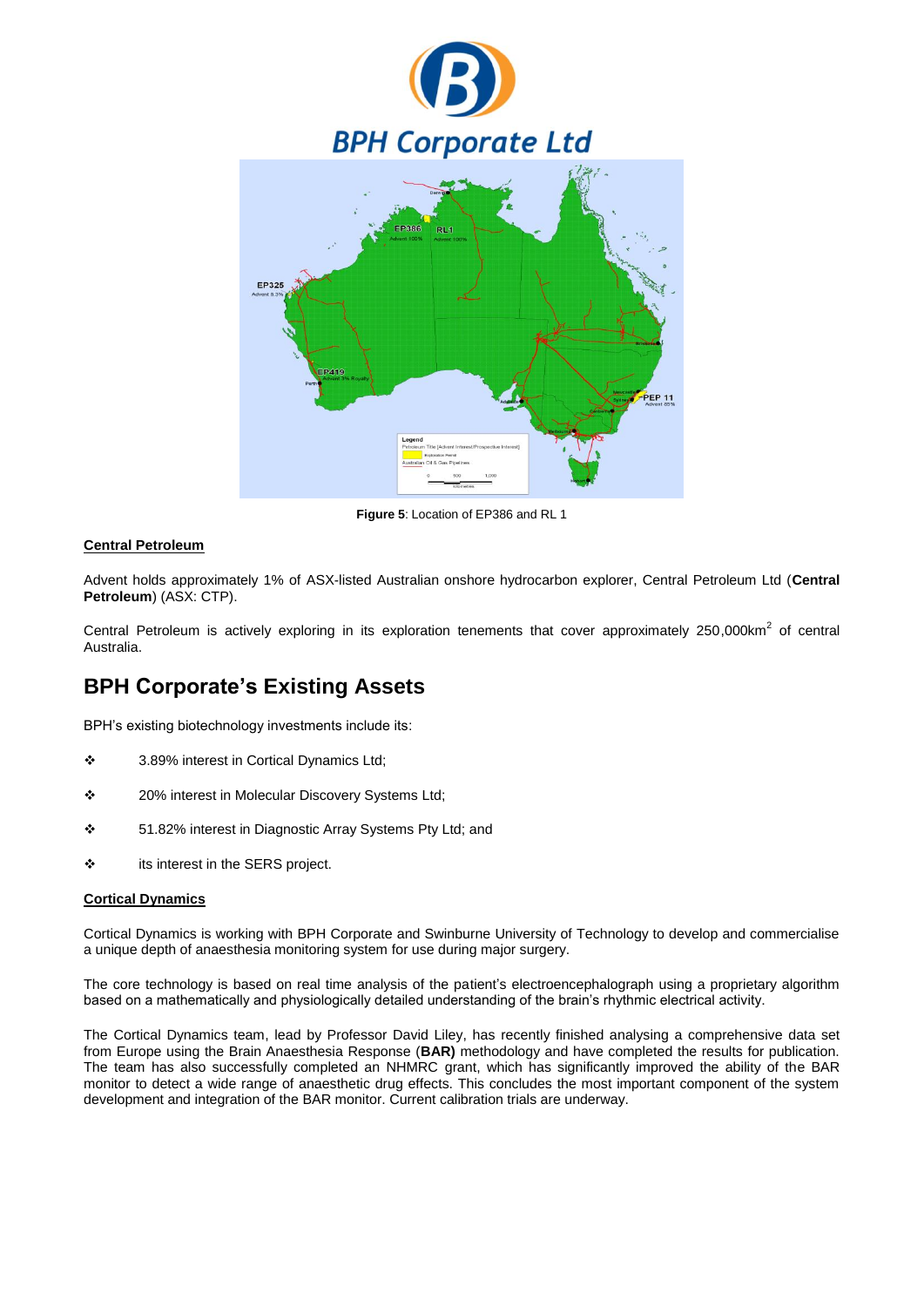

**Figure 6**: Cortical Dynamics BAR Monitor

#### **Molecular Discovery Systems (MDS)**

This new class of anti-mitotic drugs, discovered by MDS' cancer cell biology researcher, Dr Robin Scaife, has undergone extensive development toward pre-clinical testing of anti-cancer activity. Detailed analyses of chemical analogues of the new drug have yielded a new drug that exhibits nearly 1,000 times the biological activity of the initial compound derived by the aforementioned screening process.

The new drug has also recently undergone testing in animals to rule out adverse toxic side effects and is, therefore, primed for pre-clinical testing of anti-tumour activity.



Figure 7: Microbtubule drugs directly block cell proliferation, thereby causing cancer cell death

#### **Diagnostic Array Systems (DAS)**

DAS is working with BPH Corporate and RMIT University to develop and commercialise BacTrak™, a diagnostic tool that will enable pathology laboratories and the emergency departments of hospitals to provide patients with fast and accurate identification of disease causing bacteria from a single sputum sample. The test has important implications for the clinical management of infectious diseases by identifying the specific bacteria responsible for a disease and suggesting the most effective therapy. Utilisation of the novel test is intended to provide more information, more quickly, than alternative methods. It has the potential to accelerate therapeutic treatment, lead to a reduction in hospitalisations and help reduce the overuse of antibiotics.

BPH will continue to hold its biotechnology interests and to work with its investee companies to develop and commercialise these technologies.

## **Conditions of the Advent Investment**

The Advent Investment is conditional on:

- the Company obtaining all necessary regulatory and shareholder approvals required to complete the Advent Investment, including without limitation, shareholder approval to:
	- change the nature and/or scale of BPH's activities in accordance with ASX Listing Rule 11.1.2;
	- undertake a consolidation of BPH's existing capital; and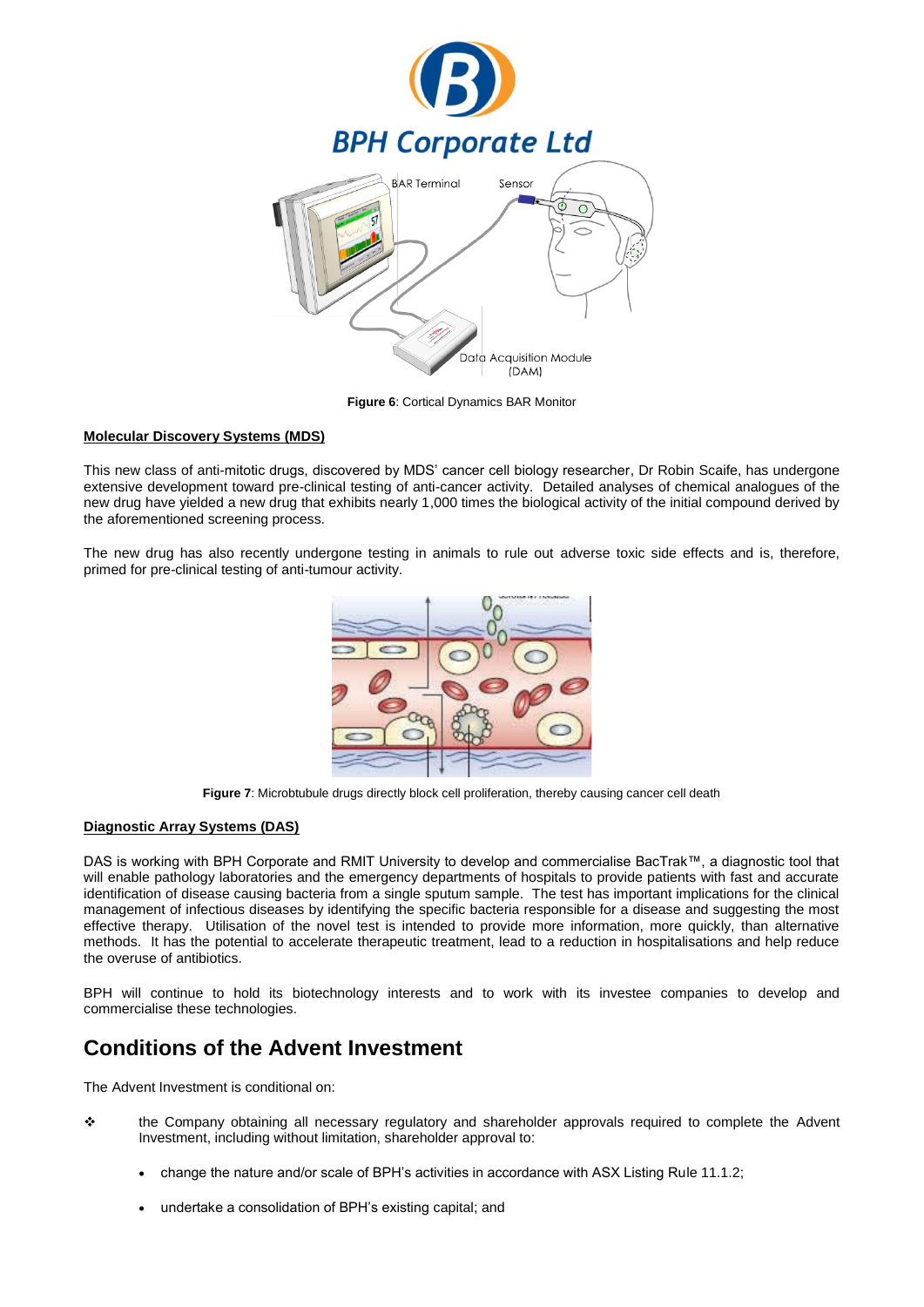

**PRI Corporate Ltd**<br>• proceed with a general offer to the public under the Prospectus to issue BPH shares at a price of \$0.20 each (on a post Consolidation basis).

# **Pro Forma Cash Position and Statement of Financial Position**

### **Pro Forma Cash Position at 31 August 2010**

|                                 | AUD (m)  | <b>AUD (m) Assuming</b><br><b>Capital Raising</b><br>Oversubscribed |
|---------------------------------|----------|---------------------------------------------------------------------|
| <b>BPH</b> current cash balance | \$4.3    | \$4.3                                                               |
| Capital Raising                 | $$10.0*$ | \$20.0                                                              |
| Advent Investment               | (\$10.0) | (\$10.0)                                                            |
| Available working capital       | \$4.3    | \$14.3                                                              |

\*Assumes the Capital Raising is fully subscribed to raise \$10 million.

### **Pro Forma Statement of Financial Position at 31 August 2010**

A draft pro forma statement of financial position for BPH incorporating the effect of the Advent Investment is set out below:

|                                  | \$000         |
|----------------------------------|---------------|
| <b>Current assets</b>            |               |
| Cash and cash equivalents        | 3,064,916     |
| Trade and other receivables      | 56,600        |
| <b>Financial assets</b>          | 893,430       |
| Other current assets             | 42,204        |
| <b>Total current assets</b>      | 4,057,150     |
| <b>Non Current assets</b>        |               |
| Intangibles                      | 72,454        |
| <b>Financial assets</b>          | 24,417,739    |
| <b>PPE</b>                       | 1,870         |
| <b>Total Non Current assets</b>  | 24,492,063    |
| <b>Total Assets</b>              |               |
| <b>Current liabilities</b>       |               |
| Trade and other payables         | 665,199       |
| Provisions                       | 15,766        |
| <b>Financial liabilities</b>     | 254,106       |
| <b>Total current liabilities</b> | 935,071       |
| <b>Total Liabilities</b>         | 935,017       |
| <b>Net Assets</b>                | 27,614,142    |
| <b>Equity</b>                    |               |
| Capital contributed equity       | 35,028,580    |
| <b>Accumulated losses</b>        | (7, 425, 163) |
| Non-controlling interests        | 10,725        |
| <b>Total Equity</b>              | 27,614,142    |

the Company complying with any requirements of ASX, including the requirements of Chapters 1 and 2 of the ASX Listing Rules and issuing a prospectus, as if the Company were applying for admission to the official list of ASX ( as required by ASX Listing Rule 11.1.3).